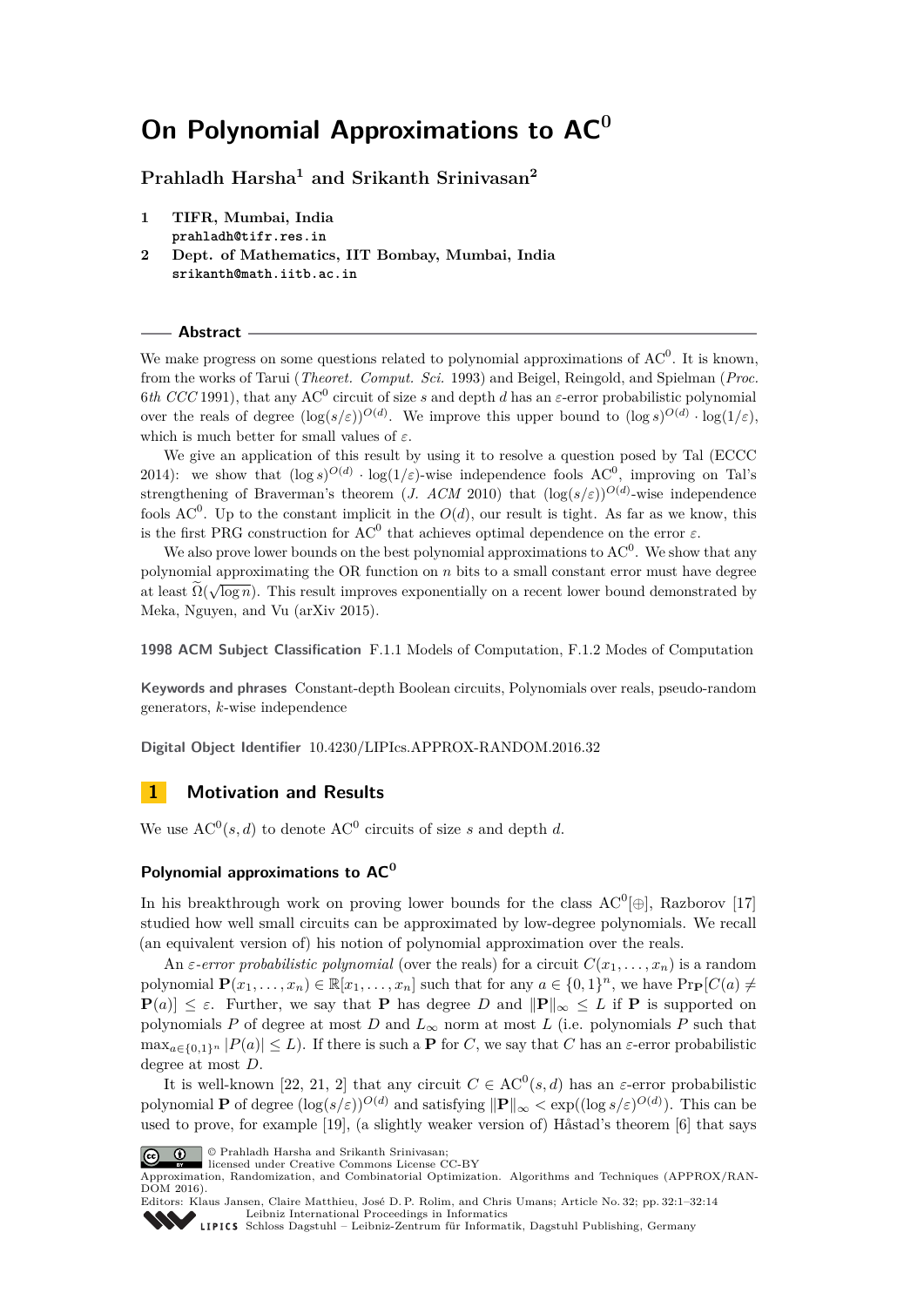# **32:2 On Polynomial Approximations to AC<sup>0</sup>**

that Parity does not have subexponential-sized  $AC^0$  circuits. It also plays an important role in Braverman's theorem [\[3\]](#page-11-2) that shows that polylog-wise independence fools  $AC^0$  circuits.

#### **Upper bounds for probabilistic polynomials**

We show a general result regarding error reduction of probabilistic polynomials over the reals.

<span id="page-1-0"></span>**► Theorem 1.** *Suppose*  $f : \{0,1\}^n \to \{0,1\}$  *has a*  $(\frac{1}{2} - \delta)$ *-error probabilistic polynomial* **P** *of degree D* and  $L_{\infty}$  *norm at most*  $L \geq 2$ *. Then, for any*  $\varepsilon > 0$ *, f has an*  $\varepsilon$ *-error probabilistic polynomial of degree at most*  $O\left(\frac{D}{\delta^2} \log(1/\varepsilon)\right)$  *and*  $L_\infty$  *norm at most*  $L^{O\left(\frac{1}{\delta^2} \log \frac{1}{\varepsilon}\right)}$ .

Applying the above result to  $(1/10)$ -error probabilistic polynomials for  $AC^0$  gives us small-error probabilistic polynomials for  $AC^0$  with better parameters.

<span id="page-1-1"></span>**Find 1.** Let *C* be any  $AC^0$  circuit of size *s* and depth *d*. Let  $\varepsilon > 0$  be any parameter. *The circuit C has an ε-error probabilistic polynomial* **P** *of degree*  $(\log s)^{O(d)} \cdot \log(1/\varepsilon)$  *and*  $\|\mathbf{P}\|_{\infty} \leq \exp((\log s)^{O(d)} \log(1/\varepsilon)).$ 

Similar results on probabilistic polynomials were obtained over  $\mathbb{F}_2$  (for the larger class of  $AC^0[\oplus]$  circuits) by Kopparty and Srinivasan [\[9\]](#page-11-3) and extended to all fixed non-zero characteristics by Oliveira and Santhanam [\[16\]](#page-12-4). They have also found applications in the works of Williams  $[24]$  – for the purposes of obtaining better algorithms for satisfiability problems – and Oliveira and Santhanam [\[16\]](#page-12-4), for proving lower bounds on compression by bounded-depth circuits. However, as far as we know, no corresponding results were observed over the reals until now.

The above theorem was motivated by an application to constructing pseudorandom generators (PRGs) for  $AC^0$ . As mentioned above, it was shown by Braverman [\[3\]](#page-11-2) that  $AC<sup>0</sup>$  is fooled by polylog-wise independence. The proof of Braverman's theorem proceeds by constructing certain approximating polynomials for  $AC<sup>0</sup>$ , which in turn depends on two previous polynomial approximation results for this circuit class. The first of these is the *L*2-approximation result of Linial, Mansour and Nisan [\[10\]](#page-11-4) which is based on the classical Håstad Switching Lemma [\[6\]](#page-11-1), and the second is the above mentioned result of Tarui [\[21\]](#page-12-2) and Beigel et al. [\[2\]](#page-11-0). Using these constructions, Braverman showed that  $AC^0(s, d)$  is  $\varepsilon$ -fooled by  $(\log(s/\varepsilon))^{O(d^2)}$ -wise independence.

An example due to Mansour appearing in the work of Luby and Veličković [\[12\]](#page-11-5) demonstrated that  $(\log s)^{d-1} \log(1/\varepsilon)$ -wise independence is *necessary* to  $\varepsilon$ -fool AC<sup>0</sup>(s, d). This leads naturally to the question of showing tight bounds for the amount of independence required to fool  $\mathrm{AC}^0(s, d)$ .

Using an improved switching lemma due to Håstad [\[7\]](#page-11-6) (see also the work of Impagliazzo, Matthews, and Paturi  $[8]$ , Tal  $[20]$  gave an improved version of the  $L_2$ -approximation result of Linial et al. [\[10\]](#page-11-4), and used this to improve the parameters of Braverman's theorem. Specifically, he showed that  $(\log(s/\varepsilon))^{O(d)}$ -wise independence fools AC<sup>0</sup>.

Tal asked if the dependence on  $\varepsilon$  in this result could be made to match the limit given by Mansour's example. Formally, he asked if  $(\log s)^{O(d)} \cdot \log(1/\varepsilon)$ -wise independence fools  $AC<sup>0</sup>(s, d)$ . In this work, we are able to answer this question in the affirmative (Corollary [12](#page-7-0)) below). Up to the constant implicit in the  $O(d)$ , our result is optimal for all  $\varepsilon > 0$ .

# **Comparison to other PRGs for AC**<sup>0</sup>

Using standard constructions of *k*-wise independent probability distributions, the above result gives explicit PRGs with seedlength  $(\log s)^{O(d)} \cdot \log(1/\varepsilon)$  for fooling circuits from AC<sup>0</sup>(s, d).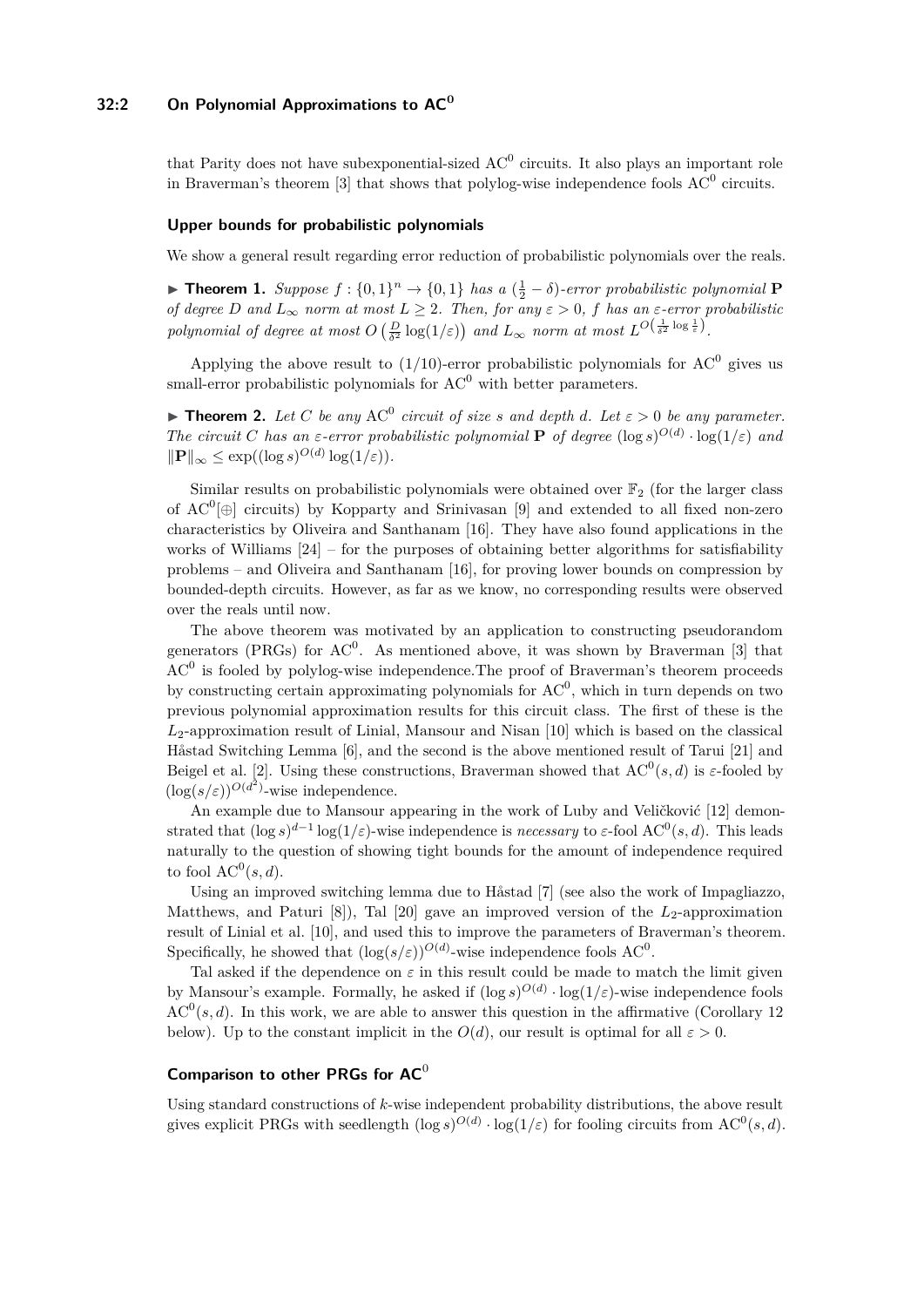It is easy to see that this seedlength cannot be improved beyond  $\Omega(\log(1/\varepsilon))$  and hence that our result is optimal in terms of the error parameter  $\varepsilon$ .

It is also instructive to see how well this compares to general (i.e. not based on limited independence) PRG constructions for  $AC^0$ . Using the standard Hardness-to-Randomness paradigm of Nisan and Wigderson [\[14\]](#page-12-7) and the best known average case lower bounds for AC<sup>0</sup> [\[8,](#page-11-7) [7\]](#page-11-6), it is easy to obtain PRGs of seedlength  $(\log s)^{O(d)} \cdot (\log(1/\varepsilon))^2$  for AC<sup>0</sup>(s,d). Furthermore, the Nisan-Wigderson paradigm cannot yield PRGs of seedlength less than  $(\log(1/\varepsilon))^2$  given our current state of knowledge regarding circuit lower bounds (see Ap-pendix [A](#page-12-8) for details). Another recent PRG construction for  $AC^0(s, d)$  due to Trevisan and Xue [\[23\]](#page-12-9) has seedlength  $(\log(s/\varepsilon))^{d+O(1)}$ .

The reader will note that both constructions are suboptimal in terms of the dependence on  $\varepsilon$  (though both are better than ours in terms of dependence on  $s$  and  $d$ ). Interestingly, as far as we know, our construction is the first that achieves an optimal dependence on *ε*.

#### **Lower bounds for probabilistic polynomials**

We can also ask if our result can be strengthened to yield a seedlength of  $(\log s)^{d+O(1)} \cdot \log(1/\varepsilon)$ , which would generalize both our current construction and that of Trevisan and Xue [\[23\]](#page-12-9), and almost match Mansour's lower bound as well. Such a strengthening could conceivably be obtained by improving the polynomial approximation results for  $AC^0$  [\[21,](#page-12-2) [2\]](#page-11-0). Razborov [\[17\]](#page-12-0) observed that to obtain good approximations for  $AC^0(s, d)$ , it suffices to approximate the OR function on *s* bits efficiently. Therefore, we study the probabilistic degree of the OR function.

Beigel, Reingold and Spielman [\[2\]](#page-11-0) and Tarui [\[21\]](#page-12-2) showed that the OR function on *n* bits can be *ε*-approximated by a polynomial of degree  $O((\log n) \cdot \log(1/\varepsilon))$ . While it is easy to show that the dependence on  $\varepsilon$  in this result is tight (in fact for *any field*), for a long time, it was not known if *any* dependence on  $n$  is necessary over the reals<sup>[1](#page-2-0)</sup>. Recently, Meka, Nguyen and Vu [\[13\]](#page-11-8) showed that any *constant error* probabilistic polynomial for the OR function over the reals must have degree  $\Omega(\log \log n)$  and hence the dependence on the parameter *n* is unavoidable. We further improve the bound of Meka et al. exponentially to  $\Omega(\sqrt{\log n})$ , which is only a quadratic factor away from the upper bound.

### **1.1 Proof ideas**

Here, we describe the ideas behind the proofs of the main results.

The proof of Theorem [1](#page-1-0) is extremely simple. A natural strategy to reduce the error of a (constant-error, say) probabilistic polynomial **P** is to sample it independently  $\ell = O(\log(1/\varepsilon))$ times to obtain polynomials  $\mathbf{P}_1, \ldots, \mathbf{P}_\ell$  and then take the Majority vote among the  $\mathbf{P}_i$ s, which can be simulated by composing with a multilinear polynomial of degree  $\ell$ . Indeed, this is exactly what Kopparty and Srinivasan [\[9\]](#page-11-3) do in an earlier work to obtain *ε*-error probabilistic polynomials over  $\mathbb{F}_2$ .

Over the reals, it is not completely clear that this strategy works, since the polynomials  $P_i$  need not output a Boolean value when they err and hence it is not clear what taking a "Majority vote" means. Nevertheless, we observe that composing with the multilinear Majority polynomial continues to work since this polynomial has the nice property that setting more than half of its input bits to a constant  $b \in \{0,1\}$  causes the polynomial to

<span id="page-2-0"></span><sup>1</sup> In fact, for finite fields of constant size, Razborov [\[17\]](#page-12-0) showed that the *ε*-error probabilistic degree of OR is  $O(\log(1/\varepsilon))$ , independent of the number of input bits.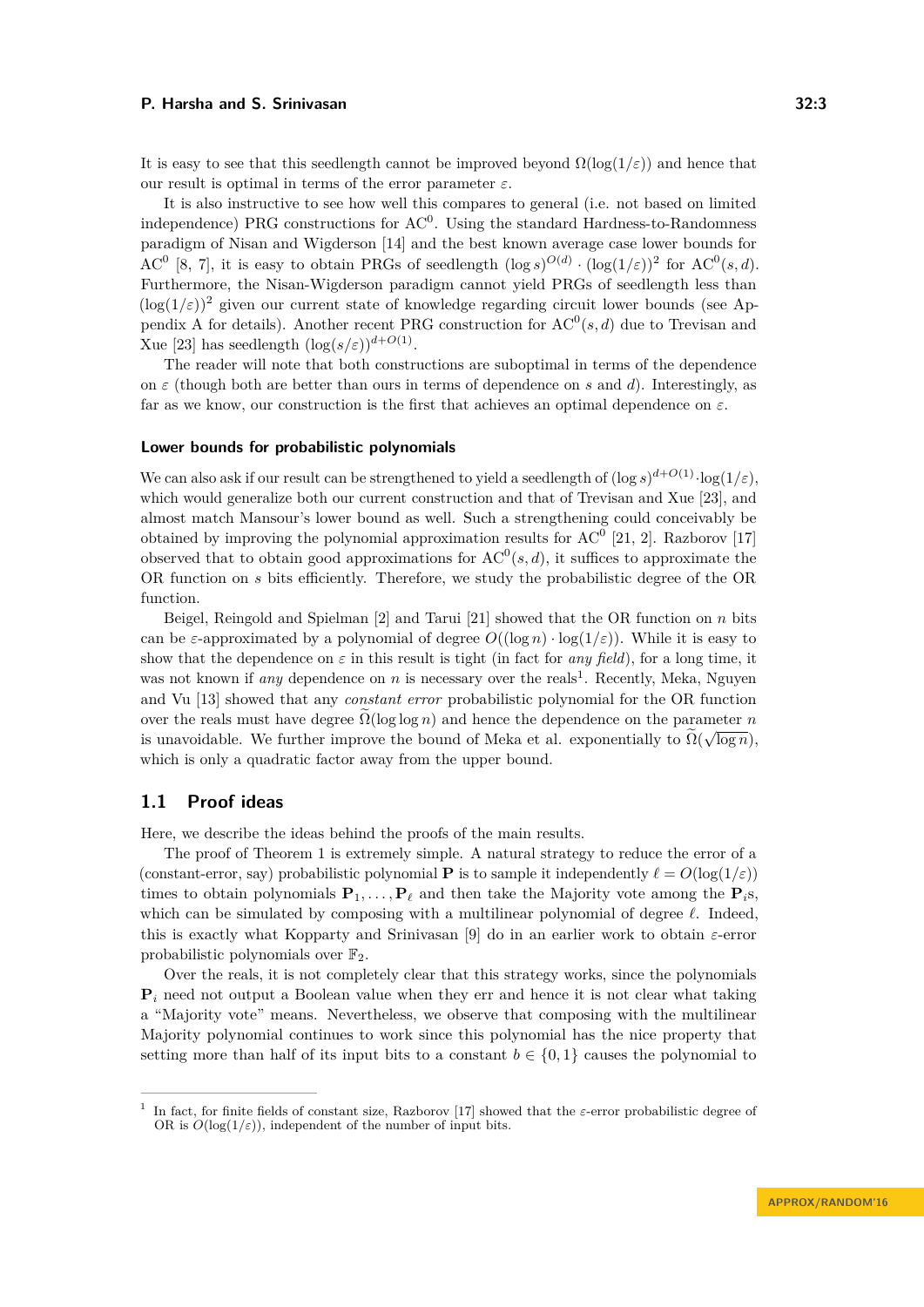## **32:4 On Polynomial Approximations to AC<sup>0</sup>**

collapse to the constant polynomial *b*, which is oblivious to the values of the unset inputs (that could even be non-Boolean and possibly arbitrarily large real numbers).

As mentioned already above, Theorem [1,](#page-1-0) along with standard constructions of probablistic polynomials for  $AC^0(s, d)$  in the constant-error regime, directly proves Theorem [2.](#page-1-1) We can more or less plug this result into Tal's proof [\[20\]](#page-12-6) of Braverman's theorem to obtain better parameters for the amount of independence required to fool  $AC^0$ . The only additional idea required is to ensure that the inputs where the probabilistic polynomial computes the correct value are certified by a small  $AC^0$  circuit. While a small  $AC^0$  circuit *cannot* compute the Majority vote above, it turns out that an "Approximate Majority" [\[1\]](#page-11-9) is sufficient for this purpose, and this can be done in  $AC^0$ .

We now describe the proof of the degree lower bound for *ε*-error probabilistic polynomials computing the OR function on  $n$  variables to a small constant-error (say  $1/10$ ). It is known that this can be done over fields of *constant* characteristic with constant degree [\[17\]](#page-12-0) and over the reals with degree  $O(\log n)$  [\[21,](#page-12-2) [2\]](#page-11-0). Hence any technique for proving lower bounds growing with *n* will have to use a technique specific to large characteristic.

The work of Razborov and Viola [\[18\]](#page-12-10) introduced such a technique to the theoretical computer science literature to show that no low degree polynomial over the reals can compute the Parity function on more than half its inputs. The main technique was an anticoncentration lemma generalizing classical theorems of Littlewood-Offord and Erdős [\[11,](#page-11-10) [5\]](#page-11-11) that state that any linear function of at least *r* Boolean variables takes any fixed value on a uniformly random input with probability at most  $O(1/\sqrt{r})$ . In particular, it cannot approximate a Boolean function well unless *r* is very small. Razborov and Viola, building on the work of Costello, Tao, and Vu [\[4\]](#page-11-12), proved a generalization of this statement to low-degree multivariate polynomials that contain at least *r* disjoint monomials of maximum degree.

More recently, Meka, Nguyen, and Vu [\[13\]](#page-11-8) proved an improved (and near-optimal) version of the anti-concentration lemma of Razborov and Viola and used this to show better lower bounds for the Parity function. Additionally, they were also able to show that any constanterror probabilistic polynomial for the OR function must have degree  $\Omega(\log \log n)$ . We use their anti-concentration lemma with a more efficient restriction argument to prove a lower bound of  $\Omega(\sqrt{\log n})$ . We describe the outline of this restriction argument next.

To prove a lower bound of *D* on the probabilistic degree of some function it suffices (and is also necessary, by standard duality arguments) to obtain a distribution under which the function is hard to approximate by any polynomial of degree less than *D*. While some functions have 'obvious' hard distributions (such as the Parity function, which is random self-reducible w.r.t. the uniform distribution), the OR function is not one such, since it takes value 0 only on one input. Some obvious candidates (such as the uniform distribution or a convex combination of the uniform distribution along with the distribution that puts all its mass on the all 0s input) can actually be shown to be easy for the OR function. The hard distribution we use is motivated by the polynomial constructions of [\[2,](#page-11-0) [21\]](#page-12-2) and is as follows: with probability 1*/*2 choose the all 0s input and with probability 1*/*2 choose a uniformly random  $i \in [\log n]$  and then choose a random input of weight<sup>[2](#page-3-0)</sup>  $n/2^i$ . The hard distribution chosen by Meka et al. is similar, but sparser than the distribution we use (it is only concentrated on log log *n* levels of the hypercube whereas our distribution is concentrated on log *n* levels).

We now argue that any polynomial *q* approximating the OR function w.r.t. this distribution must be of large degree as follows. First of all, since there is a considerable amount of

<span id="page-3-0"></span><sup>&</sup>lt;sup>2</sup> We will actually use the product distribution where each bit is set to 1 with probability  $\frac{1}{2^i}$ , which puts most of its mass on inputs of weight *close* to  $n/2^i$ , but we blur this distinction here.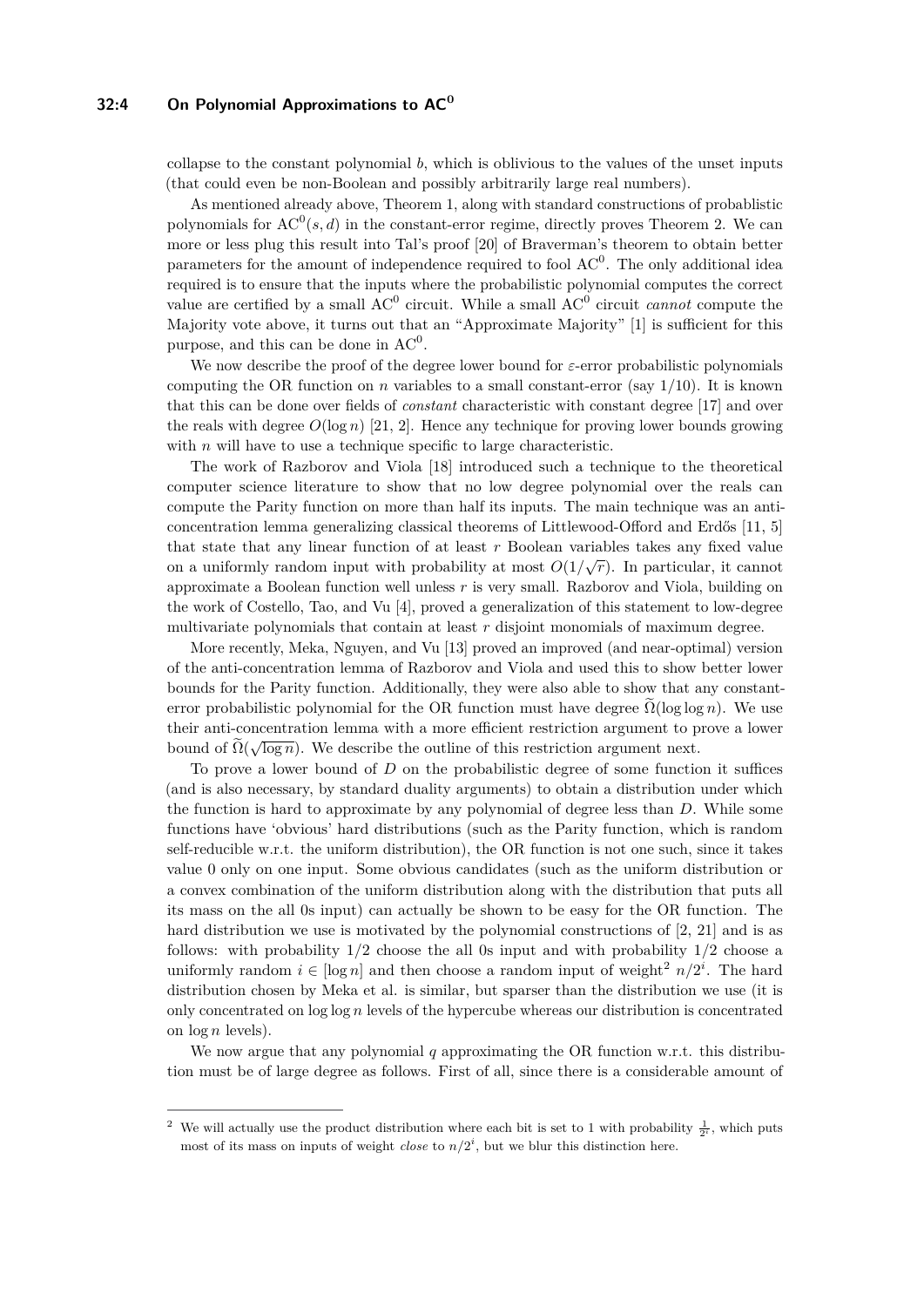mass on the all 0s input, we can assume that  $q$  takes value 0 on this input. Now, we consider the distribution that is uniformly distributed on inputs of Hamming weight *n/*2. We know that the OR function is always 1 on these inputs, which means that *q* is *not* anti-concentrated on inputs from this distribution. Hence, by the anti-concentration lemma due to Meka et al., any maximal disjoint set of maximum degree monomials in *q* cannot have too many monomials, say more than *r*. In particular, setting all the variables *V* in such a set of monomials – there are at most  $rD$  variables in  $V$  – to 0 reduces the degree of the polynomial by 1. The important observation is that this naturally happens with high probability when we use the distribution that is uniformly distributed on inputs of weight  $\approx n/rD$ , since each variable is set to 1 only with probability  $\approx 1/rD$ . Further, we can simulate the uniform distribution on (say) inputs of weight *n/rD* by first sampling a set *S* of size 2*n/rD* and setting the bits outside  $S$  to  $0$  – this sets all the variables in  $V$  with good probability and thus reduces the degree of  $q$  – and then choosing a random set of  $|S|/2$  inputs to set to 1. We are now exactly in the situation we were at the beginning of this paragraph, except for the fact that the degree of  $q$  is smaller.

Continuing in this way, we eventually obtain a constant polynomial *q* that computes the OR function on some non-zero inputs from the hypercube, which means that it must be the constant polynomial 1. However, this contradicts the fact that *q* takes value 0 on the all 0s input and this proves the theorem.

# **2 Improved probabilistic polynomials and PRGs for AC<sup>0</sup>**

# **2.1 The construction of probabilistic polynomials**

# **Notation**

Let  $P \in \mathbb{R}[x_1, \ldots, x_\ell]$ . Given a set  $S \subseteq [\ell]$  and a partial assignment  $\sigma : S \to \{0, 1\}$ , we define  $P|_{\sigma}$  to be the polynomial obtained by setting all the bits in *S* according to  $\sigma$ . In the case that  $\sigma$  sets all the variables in *S* to a constant  $b \in \{0, 1\}$ , we use  $P|_{S \mapsto b}$  instead of  $P|_{\sigma}$ . For a function  $f: \{0,1\}^{\ell} \to \{0,1\}$ , we define  $f|_{\sigma}$  and  $f|_{S \mapsto b}$  similarly.

We define the *weight* of  $P$ , denoted  $w(P)$ , to be the sum of the absolute values of all the coefficients of *P*.

▶ **Definition 3.** Let  $P \in \mathbb{R}[x_1, \ldots, x_\ell]$  and say *r* is a parameter from  $\ell$ . We say that *P* is an  $\ell$ -*pseudo-majority* if for *r* being the least integer greater than  $\ell/2$  and any  $S \in \binom{[\ell]}{r}$  and  $b \in \{0, 1\}$ , the polynomial  $P|_{S \mapsto b}$  is the constant polynomial *b*.

We show below that the multilinear polynomial representing the Majority function is an  $\ell$ -pseudo-majority of weight  $2^{O(\ell)}$ .

Before we prove that this construction works, we need a few standard facts about polynomials.

<span id="page-4-0"></span>**Fact 4.** *Any Boolean function*  $f : \{0,1\}^{\ell} \rightarrow \{0,1\}$  *can be represented uniquely by a multilinear polynomial*  $P[x_1, \ldots, x_\ell]$  *in the sense that for all*  $a \in \{0, 1\}^n$ *, we have*  $P(a) = f(a)$ *. Furthermore,*  $w(P) = 2^{O(\ell)}$ .

The uniqueness in the fact above yields the following observation.

<span id="page-4-1"></span>**Lemma 5.** Let  $f : \{0,1\}^{\ell} \rightarrow \{0,1\}$  and P be the corresponding unique multilinear *polynomial guaranteed by Fact [4.](#page-4-0) If*  $\sigma$  :  $S \rightarrow \{0, 1\}$  *is a partial assignment such that*  $f|_{\sigma}$  *is the constant function*  $b \in \{0, 1\}$ *, then*  $P|_{\sigma}$  *is formally the constant polynomial b.*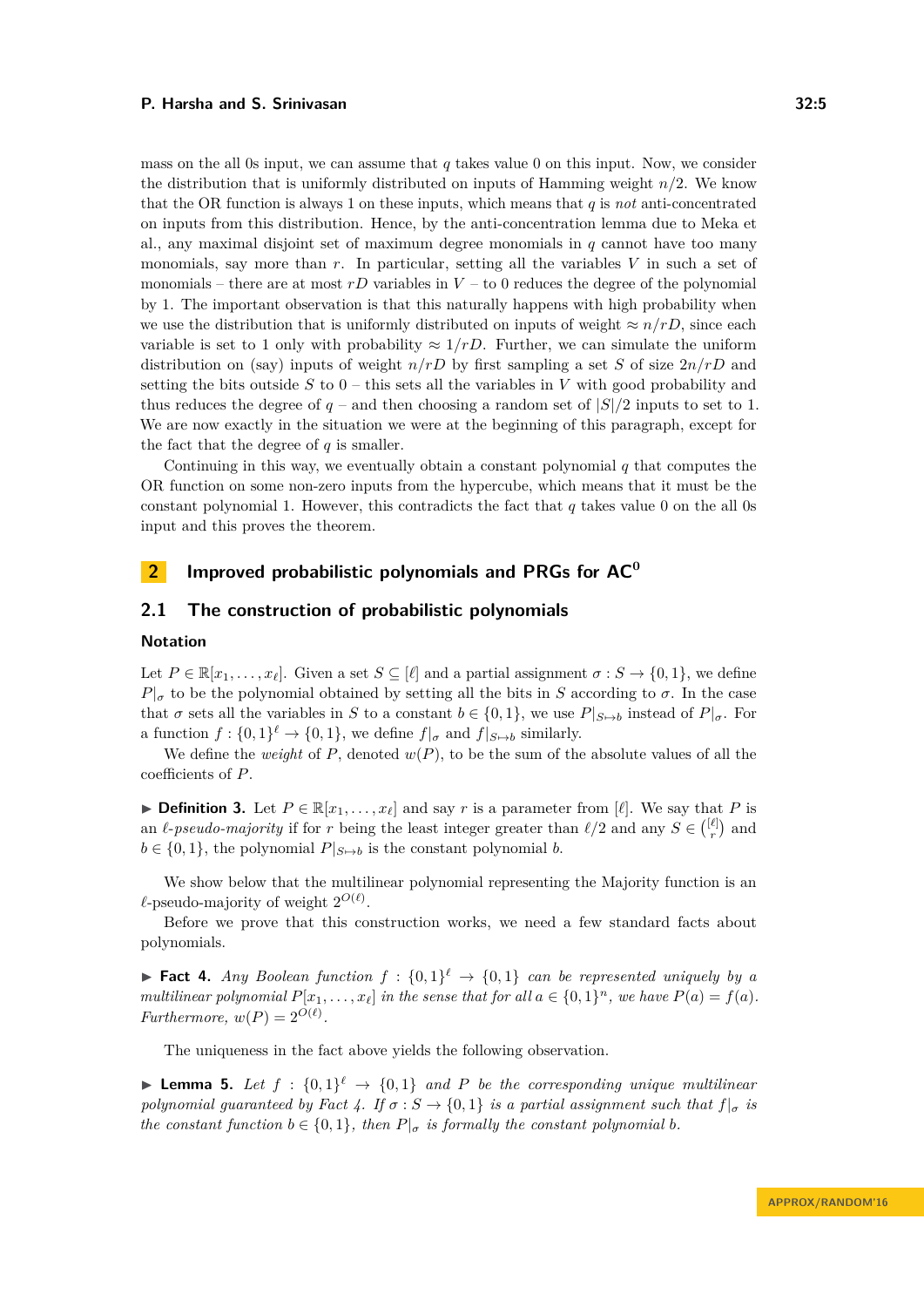## **32:6 On Polynomial Approximations to AC<sup>0</sup>**

**Proof.** Follows from the fact that  $P|_{\sigma}$  is a multilinear polynomial representing the constant function  $b$  on the variables not in  $S$  and the uniqueness part of Fact [4.](#page-4-0)

**If** Remark. Note that the hypothesis of the lemma above is that  $f|_{\sigma}(a) = b$  for all Boolean assignments *a* to the remaining variables. However, the conclusion yields a stronger conclusion for the polynomial *P*: namely, we show that  $P|_{\sigma}$  takes value *b* on *any* assignment  $a \in \mathbb{R}^{\ell-|S|}$ to the remaining variables, and not just Boolean assignments. It is this fact that we will use in applications below.

For  $\ell \in \mathbb{N}$ , define the Boolean function  $M_{\ell}$  to be the Majority function: i.e.,  $M_{\ell}(x) = 1$ iff the Hamming weight of *x* is strictly greater than  $\ell/2$ . Note that for any  $S \subseteq \{x_1, \ldots, x_\ell\}$ of size greater than  $\ell/2$  and any  $b \in \{0, 1\}$ ,  $M_\ell|_{S \mapsto b}$  is the constant function *b*.

Let  $P_\ell$  be the multilinear polynomial representing  $M_\ell$  guaranteed by Fact [4.](#page-4-0) Applying Lemma [5](#page-4-1) to the pair  $M_{\ell}$  and  $P_{\ell}$ , we obtain the following corollary.

<span id="page-5-0"></span>▶ **Corollary 6.** For any  $\ell \in \mathbb{N}$ , there exist  $\ell$ -pseudo-majorities of degree  $\ell$  and weight  $2^{O(\ell)}$ .

We now prove Theorem [1.](#page-1-0) We will follow the proof of [\[9,](#page-11-3) Lemma 10], but some additional justification will be required since we are working over the reals and not over  $\mathbb{F}_2$  as in [\[9\]](#page-11-3).

**Proof of Theorem [1.](#page-1-0)** We set  $\ell = \frac{A}{\delta^2} \log(\frac{1}{\varepsilon})$  for a constant  $A > 0$  to be fixed later. Let  $\mathbf{P}_1, \ldots, \mathbf{P}_\ell$  be  $\ell$  mutually independent copies of the probabilistic polynomial **P**. Let  $r = \lfloor \frac{\ell}{2} \rfloor$ . Fix an  $\ell$ -pseudo-majority  $Q$  as guaranteed by Corollary [6.](#page-5-0) The final probabilistic polynomial is  $\mathbf{R} = Q(\mathbf{P}_1, \dots, \mathbf{P}_\ell).$ 

The degree of **R** is at most  $\deg(Q) \cdot \deg(P) \leq O\left(\frac{D}{\delta^2} \log(\frac{1}{\varepsilon})\right)$ . Moreover, it can be seen that the  $\|\mathbf{R}\|_{\infty} \leq w(Q) \cdot L^{\deg(Q)} \leq (2L)^{O(\ell)} \leq L^{O(\ell)}$  since  $L \geq 2$ .

Finally, we see that for any  $a \in \{0,1\}^n$ ,  $\mathbf{R}(a) = f(a)$  unless at least for *r* many  $i \in [\ell]$ , we have  $P_i(a) \neq f(a)$ . By a Chernoff bound, the probability of this is at most  $\varepsilon$  as long as *A* is chosen to be a suitably large constant. Hence, **R** is indeed an  $\varepsilon$ -error probabilistic polynomial for  $f$ .

Theorem [2](#page-1-1) immediately follows from the above and standard probabilistic polynomials for  $AC^0$  from [\[22,](#page-12-1) [21,](#page-12-2) [2\]](#page-11-0). However, for our applications to PRGs for  $AC^0$ , we need a slightly stronger statement, which we prove below.

 $\triangleright$  **Definition 7** (Probabilistic polynomial with witness). An  $\varepsilon$ -error probabilistic polynomial for circuit  $C(x_1, \ldots, x_n)$  with witness ( $\varepsilon$ -error PPW for short) is a pair  $(\mathbf{P}, \mathbf{E})$  of random variables such that **P** is a randomized polynomial and  $\mathcal{E}$  is a randomized circuit (both on *n* Boolean variables) such that for any input  $a \in \{0,1\}^n$ , we have

$$
= \Pr{\boldsymbol{\varepsilon}[\boldsymbol{\mathcal{E}}(a) = 1] \leq \varepsilon},
$$

For any fixing  $(P, \mathcal{E})$  of  $(\mathbf{P}, \mathcal{E})$ , we have  $\mathcal{E}(a) = 0 \Rightarrow P(a) = C(a)$ .

In particular, this implies that **P** is an  $\varepsilon$ -error probabilistic polynomial for *C*.

We say that  $\mathcal E$  belongs to a circuit class  $\mathcal C$  if it is supported on circuits from class  $\mathcal C$ .

The above notion was introduced in Braverman [\[3\]](#page-11-2) who proved the following lemma, building on earlier works of [\[22,](#page-12-1) [21,](#page-12-2) [2\]](#page-11-0).

<span id="page-5-1"></span>**► Lemma 8** ([\[3,](#page-11-2) Lemma 8, Proposition 9]). *Fix parameters*  $s, d \in \mathbb{N}$  and  $\varepsilon > 0$ . Any AC<sup>0</sup> *circuit C of size s and depth d has an*  $\varepsilon$ *-error PPW* ( $P, E$ ) *where* 

- $\deg(\mathbf{P}) \leq (\log(s/\varepsilon))^{O(d)}$  *and*  $\|\mathbf{P}\|_{\infty} \leq \exp((\log(s/\varepsilon))^{O(d)}),$
- $\mathcal{E} \in \mathrm{AC}^0(\text{poly}(s \log(1/\varepsilon)), d+3).$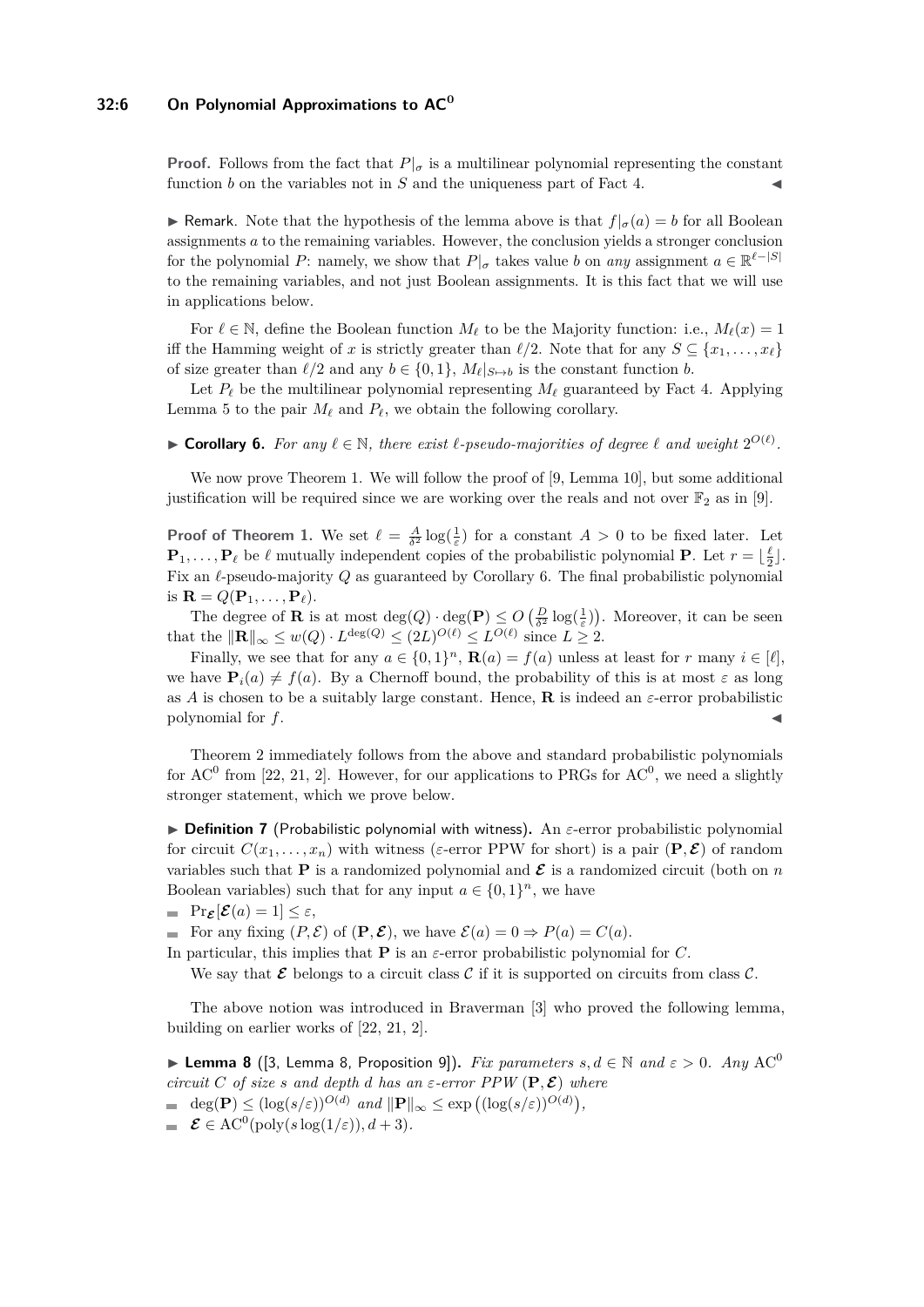We show the following variant of the above lemma, which is an improvement in terms of degree and the  $L_{\infty}$  norm of the probabilistic polynomial for small  $\varepsilon$ .

<span id="page-6-0"></span>▶ **Lemma 9.** *Fix parameters*  $s, d \in \mathbb{N}$  *and*  $\varepsilon > 0$ *. Any* AC<sup>0</sup> *circuit C of size s and depth d has an*  $\varepsilon$ -error PPW  $(P, \mathcal{E})$  where

 $\deg(\mathbf{P}) \leq (\log s)^{O(d)} \cdot \log(1/\varepsilon) \text{ and } ||\mathbf{P}||_{\infty} \leq \exp((\log s)^{O(d)} \log(1/\varepsilon)),$ 

 $\mathcal{E} \in \mathrm{AC}^0(\mathrm{poly}(s\log(1/\varepsilon)), d + O(1)).$ 

Before we begin the proof, we state one more lemma from the literature. Given an integer parameter  $\ell$  and real parameters  $\alpha, \beta \in [0, 1]$  with  $\alpha < \beta$ , we will call a function  $f: \{0,1\}^{\ell} \to \{0,1\}$  an  $(\ell, \alpha, \beta)$ *-approximate majority* if  $f(x) = 0$  for any input of Hamming weight at most  $\alpha \ell$  and  $f(x) = 1$  for any input of Hamming weight at least  $\beta \ell$ . The following is a result of Ajtai and Ben-Or [\[1\]](#page-11-9).

<span id="page-6-1"></span>**I Lemma 10** (Ajtai and Ben-Or [\[1\]](#page-11-9)). *Fix any constants*  $\alpha < \beta$ . Then, for all  $\ell \in \mathbb{N}$ , there is *an*  $(\ell, \alpha, \beta)$ -approximate majority which has an AC<sup>0</sup> circuit of size poly( $\ell$ ) and depth 3.

We now prove Lemma [9.](#page-6-0) The proof is similar to that of Theorem [1](#page-1-0) above, but we also need to obtain a witness circuit for our probabilistic polynomial.

**Proof of Lemma [9.](#page-6-0)** Let  $\ell = A \log(1/\varepsilon)$  for a large constant A to be chosen later. W.l.o.g. assume that  $\ell$  is even. Let  $r = \lceil \ell/2 \rceil + 1$  and let  $Q(x_1, \ldots, x_\ell)$  be the  $\ell$ -pseudo-majority guaranteed by Corollary [6.](#page-5-0) Let  $k = \ell/4$ . By Lemma [10,](#page-6-1) there is an AC<sup>0</sup> circuit  $C_1$  of size poly( $\ell$ ) and depth 3 that computes an  $(\ell, 1/4, 2/5)$ -approximate majority.

Let  $(\mathbf{P}_1, \mathbf{E}_1), \ldots, (\mathbf{P}_\ell, \mathbf{E}_\ell)$  be *independent* copies of the (1/8)-error PPW guaranteed by Lemma [8.](#page-5-1) The final PPW is  $(\mathbf{P}, \mathcal{E})$  where  $\mathbf{P} = Q(\mathbf{P}_1, \dots, \mathbf{P}_\ell)$  and  $\mathcal{E} = C_1(\mathcal{E}_1, \dots, \mathcal{E}_\ell)$ . We show that this PPW has the required properties.

First of all, we know that on any input *a* to the circuit *C* and for any  $i \in [\ell]$ , the probability that  $\mathcal{E}_i(a) = 1$  is at most 1/8. Thus, the expected number of  $\mathcal{E}_i$  that output 1 is at most  $\ell/8$ . However, for  $\mathcal{E}(a)$  to be 1, at least  $\ell/4$  many  $\mathcal{E}_i(a)$  should be 1. By a Chernoff bound, the probability of this event is at most  $\exp(-\Omega(\ell)) < \varepsilon$  for a large enough constant *A*.

Now, we need to argue that if  $\mathcal{E}(a) = 0$ , then  $\mathbf{P}(a) = Q(\mathbf{P}_1(a), \dots, \mathbf{P}_\ell(a)) = C(a)$ . Say  $C(a) = b \in \{0, 1\}$ . If  $\mathcal{E}(a) = 0$ , then we know that the number of  $\mathcal{E}_i(a)$  that are 0 is at least  $3\ell/5$ ; let *I* denote the set of these *i*. By the definition of PPWs, we know that for each  $i \in I$ , we have  $P_i(a) = b$  and hence at least  $3\ell/5 > r$  many inputs of *Q* are set to *b*. Since *Q* is an  $\ell$ -pseudo-majority, we must have  $Q(\mathbf{P}_1(a), \ldots, \mathbf{P}_\ell(a)) = b$ . This concludes the proof that  $(\mathbf{P}, \mathcal{E})$  is indeed an  $\varepsilon$ -error PPW for *C*.

Note that  $\deg(\mathbf{P}) \leq \deg(Q) \cdot \max_i \deg(\mathbf{P}_i) \leq (\log s)^{O(d)} \log(1/\varepsilon)$ . Also, it can be seen that

$$
\|\mathbf{P}\|_{\infty} \leq w(Q) \cdot (\max_{i \in [\ell]} \|\mathbf{P}_i\|_{\infty})^{\deg(Q)} \leq \exp\left( (\log s)^{O(d)} \log(1/\varepsilon) \right).
$$

Thus, **P** has the required properties. The size and depth properties of  $\mathcal{E}$  follow trivially from its definition. This concludes the proof of the lemma.

# **2.2 Application to PRGs for AC<sup>0</sup>**

The connection between probabilistic polynomials and PRGs for  $AC<sup>0</sup>$  is encapsulated in the following theorem (which is an easy observation from the works of Braverman and Tal):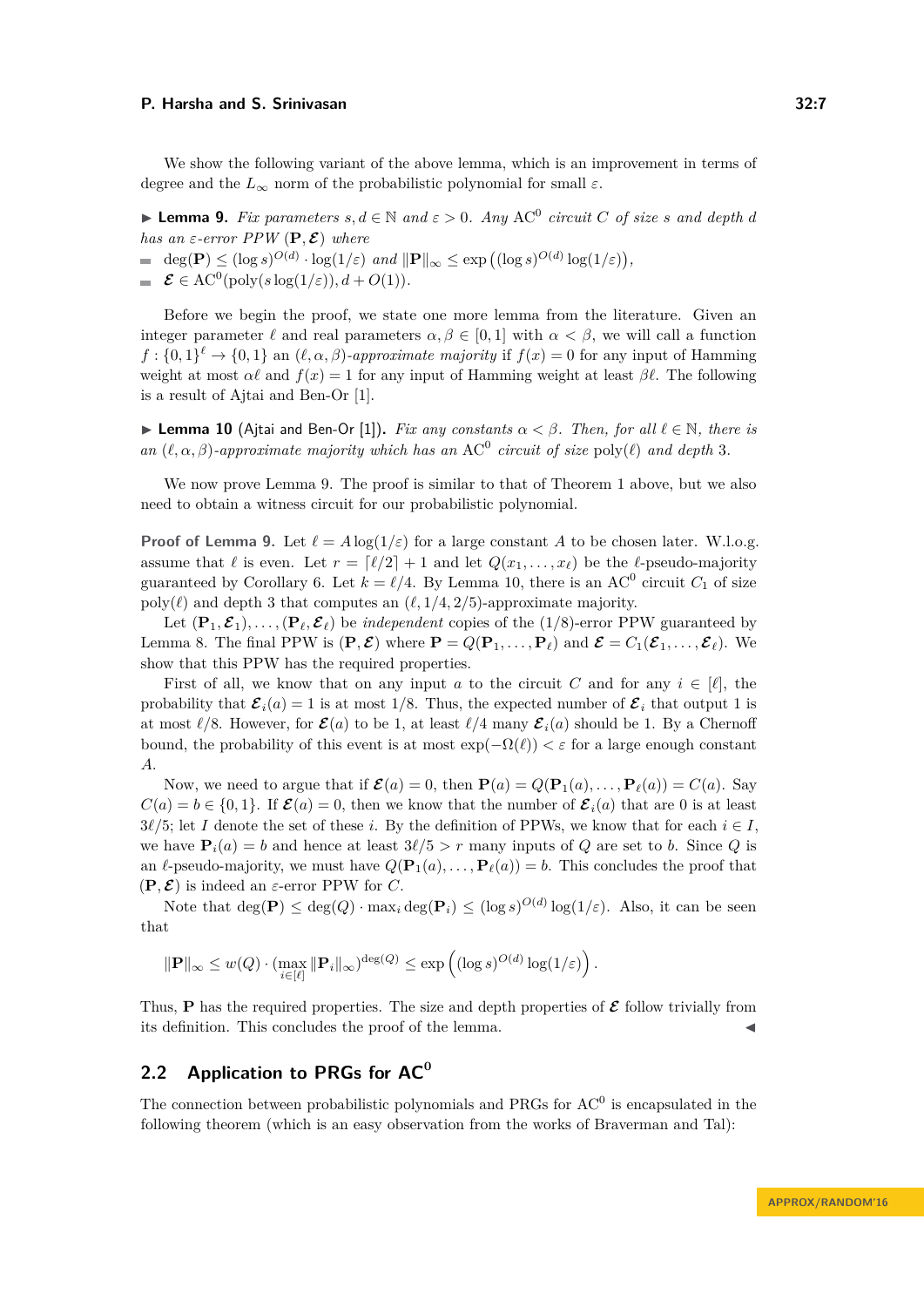<span id="page-7-1"></span>**► Theorem 11** (Braverman [\[3\]](#page-11-2), Tal [\[20\]](#page-12-6)). Let  $s, d \in \mathbb{N}$  and  $\varepsilon > 0$ . Suppose that any AC<sup>0</sup> *circuit of size s and depth d has an* ( $\epsilon/2$ )*-error PPW* ( $P, E$ ) *such that*  $\text{deg}(\textbf{P}) = D, \|\textbf{P}\|_{\infty} \leq L,$  $\mathcal{E} \in \text{AC}^0(s_1, d_1),$ *Then,*  $AC^0$  *circuits of size s and depth d can be ε-fooled by*  $k(s, d, \varepsilon)$ *-wise independence, where* 

 $k(s, d, \varepsilon) = O(D) + (\log s_1)^{O(d_1)} \cdot (\log(1/\varepsilon) + \log L)$ 

Note that the theorem above is trivial when  $\log(1/\varepsilon) > s$  since any AC<sup>0</sup> circuit of size *s* is trivially fooled by an *s*-wise independent distribution. Hence, the theorem is non-trivial only when  $\log(1/\varepsilon) \leq s$ . In this case, using Lemma [9](#page-6-0) and the theorem above, we immediately get

<span id="page-7-0"></span>**► Corollary 12.** *Fix parameters*  $s, d \in \mathbb{N}$  and  $\varepsilon > 0$ . Any circuit  $C \in AC^0(s, d)$  can be *ε-fooled by any distribution that is*  $(\log s)^{O(d)} \log(1/\varepsilon)$ *-wise independent.* 

 $\triangleright$  Remark. A close look at the above proof (including the details of Lemma [8](#page-5-1) and Theorem [11\)](#page-7-1) shows that the amount of independence required to  $\varepsilon$ -fool  $AC^0(s, d)$  is  $(\log s)^{3d+O(1)} \cdot \log(1/\varepsilon)$ . Avishay Tal (personal communication) showed that the above can be further improved to  $(\log s)^{2.5d+O(1)} \cdot \log(1/\varepsilon)$ -wise independence. It is open if this can be further strengthened to, say,  $(\log s)^{d+O(1)} \cdot \log(1/\varepsilon)$  or even  $(\log s)^{d-1} \cdot \log(1/\varepsilon)$ , matching the lower bound due to Mansour [\[12\]](#page-11-5).

# **3 The probabilistic degree of OR**

### **Notation**

For  $i \geq 1$  and a set of Boolean variables *X*, let  $\mu_i^X$  be the product distribution on  $\{0,1\}^X$ defined so that for each  $x \in X$ , the probability that  $x = 1$  is  $2^{-i}$ . We also use  $\mathcal{U}_X$  to denote  $\mu_1^X$ , the uniform distribution over  $\{0,1\}^X$ . The OR function on the variables in *X* is denoted OR*X*.

We want to show:

<span id="page-7-2"></span>**► Theorem 13.** Let  $|X_0| = n$ . The 1/8-error probabilistic degree of  $\text{OR}_{X_0}$  is  $\Omega\left(\frac{\sqrt{\log n}}{(\log \log n)}\right)$  $\frac{\sqrt{\log n}}{(\log \log n)^{3/2}}$ .

 $\triangleright$  Remark. Though the theorem is stated for error  $1/8$ , it is not hard to see that it holds (with constant factor losses) as long as the error is bounded by  $1/2 - \Omega(1)$ . One way to see this is to appeal to Theorem [2.](#page-1-1) Another way is to do a simpler error reduction specific to the OR function as we do in the proof of Theorem [13.](#page-7-2)

In order to prove Theorem [13,](#page-7-2) we use an anti-concentration lemma due to Meka, Nguyen and Vu [\[13\]](#page-11-8) [3](#page-7-3) coupled with a random restriction argument inspired by the work of Razborov and Viola [\[18\]](#page-12-10).

<span id="page-7-4"></span> $\triangleright$  **Lemma 14** (Meka, Nguyen, and Vu [\[13\]](#page-11-8)). *There exists an absolute constant*  $B > 0$  *so that the following holds. Let*  $p(x) \in \mathbb{R}[X]$  *be a degree d multilinear polynomial with at least r disjoint degree d terms. Then*  $\Pr_{x \sim U_X} [p(x) = 0] \leq B d^{4/3} r^{-\frac{1}{4d+1}} \sqrt{\log r}$ .

<span id="page-7-3"></span><sup>3</sup> The result of Meka et al. is actually stated for polynomials over the *Fourier basis* of Parity functions (see, e.g., the book of O'Donnell [\[15\]](#page-12-11)). However, it is an easy observation that a polynomial of degree *d* has *r* disjoint terms of degree *d* in the standard monomial basis if and only if it has *r* disjoint terms of degree *d* in the Fourier basis. Hence, the result holds in the standard basis as well.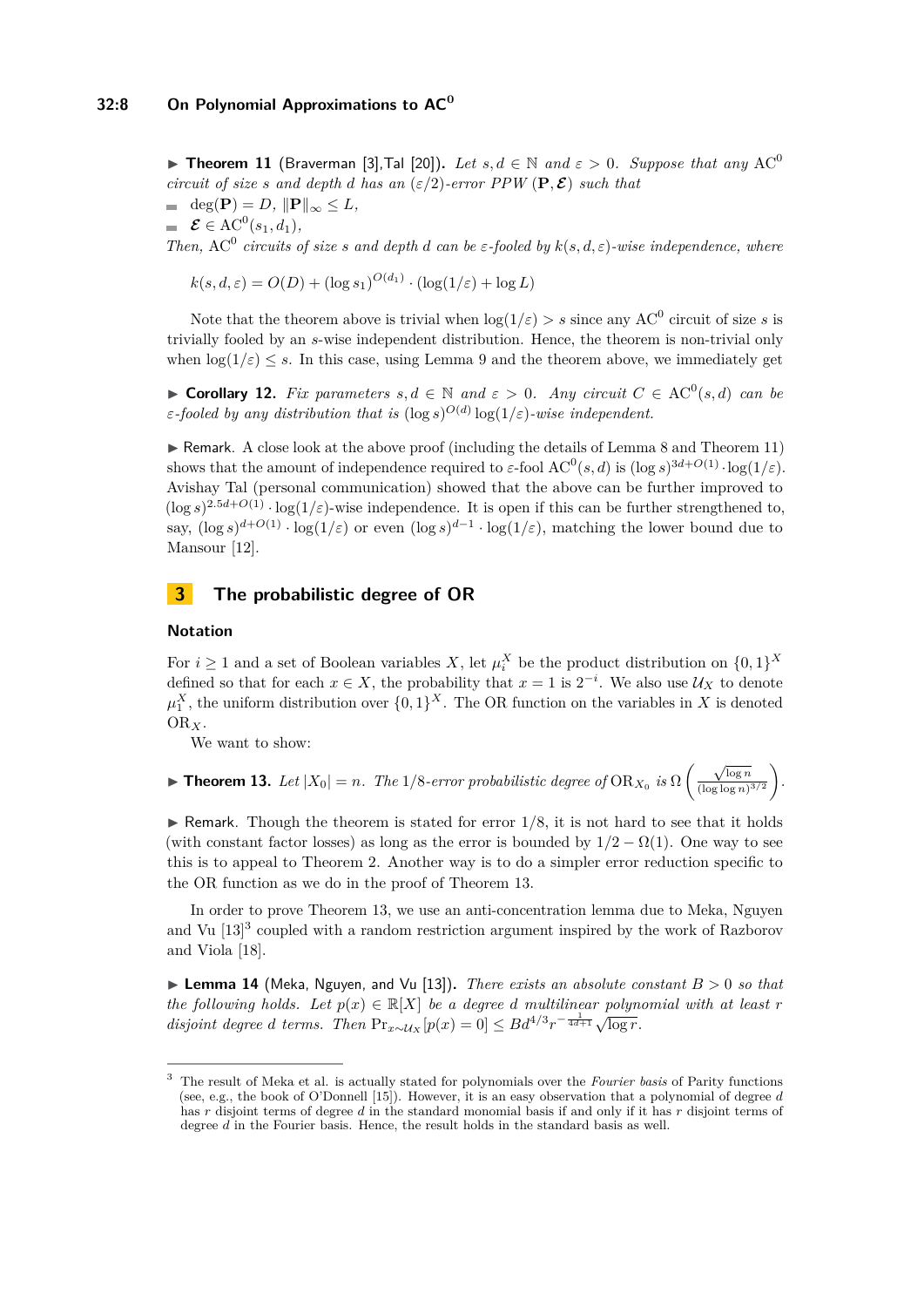Given a polynomial  $q \in \mathbb{R}[X]$ , we denote by  $\mathrm{Err}_i^X(q)$  the error of polynomial  $q$  w.r.t. distribution  $\mu_i^X$ . Formally,

$$
Err_i^X(q) = \Pr_{x \sim \mu_i^X} [q(x) \neq \text{OR}_X(x)]
$$

For a set of variables  $X, \ell \in \mathbb{N}$  and  $\delta \in \mathbb{R}^{\geq 0}$ , call a polynomial  $q \in \mathbb{R}[X]$   $(X, \ell, \delta)$ -good if

$$
\mathbf{E}_{i \in [\ell]}[\text{Err}_i^X(q)] \le \delta.
$$

A random restriction on the variable set X with \*-probability  $p \in [0,1]$  will be a function  $\rho: X \to \{*,0\}$  with each variable set independently to  $*$  with probability *p* and to 0 otherwise. We use  $X_{\rho}$  to denote  $\rho^{-1}(*)$ . The restriction of a polynomial *q* under  $\rho$  is denoted  $q|_{\rho}$ .

<span id="page-8-0"></span> $▶$  **Observation 15.** *Let*  $q \in \mathbb{R}[X]$  *and*  $ρ$  *be a random restriction on the variable set X with \**-probability  $p = \frac{1}{2^b}$  where  $b \in \mathbb{N}$ *. For any*  $i \geq 1$ *,* 

$$
\mathbf{E}[\mathrm{Err}_{i}^{X_{\rho}}(q|_{\rho})] = \mathrm{Err}_{i+b}^{X}(q)
$$

(I.e., setting bits independently to 1 with probability  $\frac{1}{2^{i+b}}$  is the same as first applying a random restriction with \*-probability  $\frac{1}{2^b}$  and then setting each surviving variable to 1 with probability  $\frac{1}{2^i}$ .)

# **3.1 Proof of Theorem [13](#page-7-2)**

We argue by contradiction. Let **P** be a 1/8-error probabilistic polynomial for  $OR_{X_0}$  of degree *D* <  $\sqrt{\log n}/A(\log \log n)^{3/2}$  for some absolute constant *A* > 0 that we will fix in Claim [16.](#page-9-0) In particular, we have

$$
\Pr_{\mathbf{P}}[\mathbf{P}(0,0,\ldots,0)\neq 0] \le \frac{1}{8}
$$

We discard all polynomials *q* such that  $q(0, 0, \ldots, 0) \neq 0$  from the distribution underlying **P** (e.g. if such a bad polynomial is sampled, then we could just output 0). The resulting probabilistic polynomial **P**<sup>*i*</sup> is supported only on polynomials  $q \in \mathbb{R}[X_0]$  such that  $q(0,0,\ldots,0) = 0$  and further, **P**<sup>*i*</sup> is a (1/4)-error probabilistic polynomial for OR<sub>*X*<sup>0</sup></sub> of degree *D*.

Let  $\mathbf{P}'_1, \ldots, \mathbf{P}'_s$  be  $s = \log \log n$  independent instances of  $\mathbf{P}'$  and let  $\mathbf{Q} = 1 - \prod_{i \in [s]} (1 - \log n_i)$ **P**<sup>*i*</sup>). Then, **Q** is an error  $\frac{1}{4^s} = \frac{1}{\log^2 n}$  probabilistic polynomial for OR<sub>*n*</sub> of degree at most  $sD < \sqrt{\log n}/A\sqrt{\log \log n}$ . In particular, there is a polynomial  $q_0 \in \mathbb{R}[x_1, \ldots, x_n]$  of degree  $d_0 < \sqrt{\log n}/A\sqrt{\log \log n}$ . In particular, there is a polynomial  $q_0 \in \mathbb{R}^1$ , ...,  $d_n$ <br> $d_0 < \sqrt{\log n}/A\sqrt{\log \log n}$  such that  $q_0(0, 0, \ldots, 0) = 0$  and for  $\varepsilon_0 = \frac{1}{\log^2 n}$  we have

$$
\mathop{\mathbf{E}}_{i \in [(\log n)/2]}[\mathrm{Err}_i^{X_0}(q_0)] \leq \varepsilon_0
$$

Define  $n_0 = |X_0| = n$  and  $\ell_0 = (\log n)/2$ . By the above inequality, the polynomial  $q_0$  is  $(X_0, \ell_0, \varepsilon_0)$ -good. Also define parameters  $r = (d_0 \cdot \log^2 n)^{10d_0}$  and  $p = \frac{1}{2^b}$  where  $b \in \mathbb{N}$  is chosen so that  $p \in [\frac{1}{2r^2}, \frac{1}{r^2}]$ . Note that  $r = n^{o(1)}$  and hence  $p = \frac{1}{n^{o(1)}}$ .

We now define a sequence of polynomials  $q_1, q_2, \ldots, q_t$  such that:

Each  $q_i \in \mathbb{R}[X_i]$  where  $X_i \subseteq X_0$  and has degree  $d_i \geq 0$ . Also,  $|X_i| = n_i$  where  $n_i \in [pn_{i-1}/2, 3pn_{i-1}/2]$ . Further  $\deg(q_i) = d_i < d_{i-1}$ . The polynomial  $q_i = q_{i-1}|_{\rho_i}$  for some restriction  $\rho_i: X_{i-1} \to \{*,0\}.$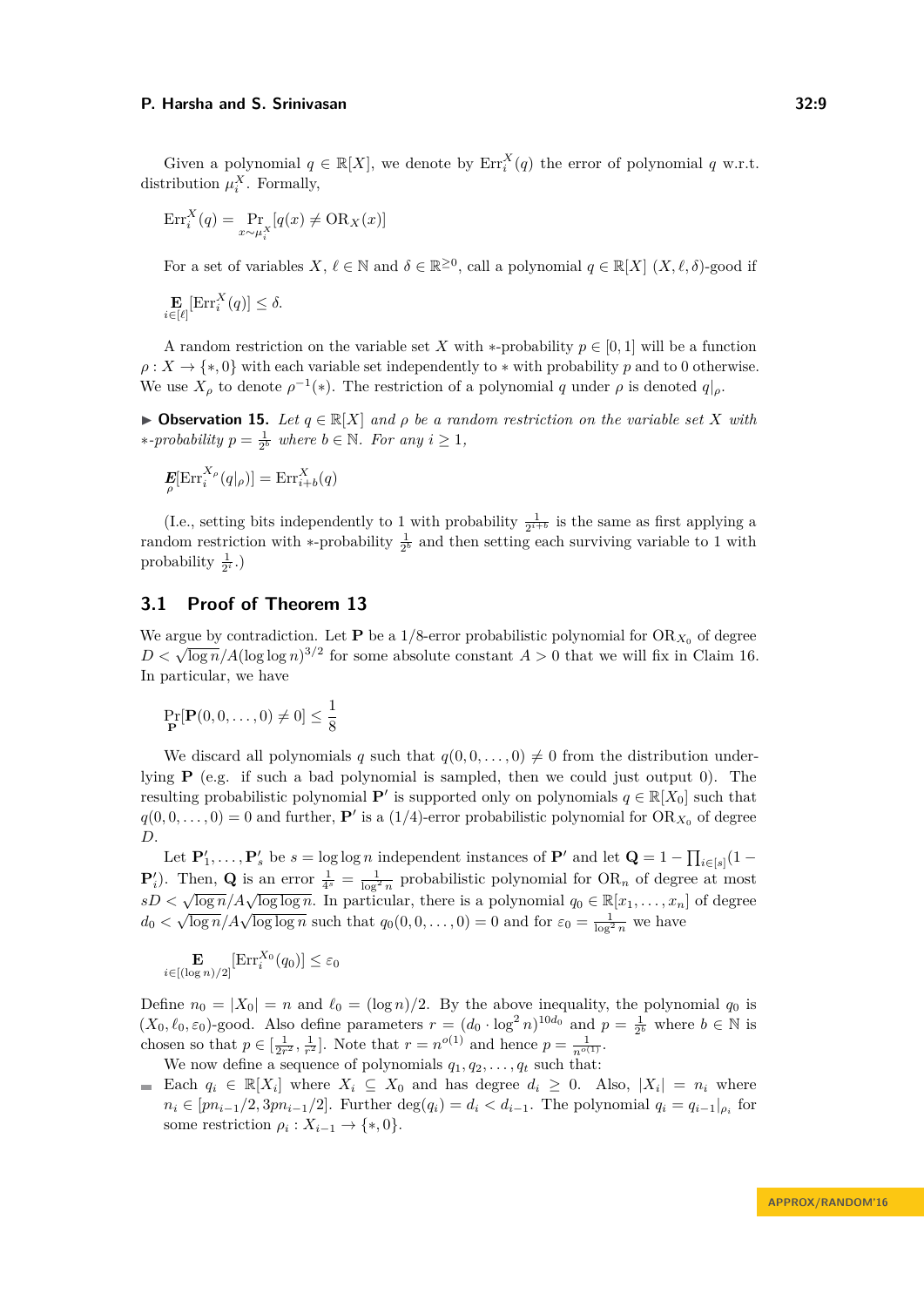### **32:10 On Polynomial Approximations to AC<sup>0</sup>**

- Each polynomial  $q_i$  is  $(X_i, \ell_i, \varepsilon_i)$ -good where  $\ell_i = \ell_{i-1} b$  and  $\varepsilon_i = \varepsilon_{i-1} \cdot \exp\left(\frac{16b}{\log n}\right)$ .
- $d_t = \deg(q_t) = 0$ . That is,  $q_t$  is a constant polynomial.

Before we describe how to construct this sequence, let us see how it implies the desired contradiction. Note that since  $d_i < d_{i-1}$  for each  $i \geq 1$ , the length  $t$  of the sequence is bounded by  $d_0 < \sqrt{\log n}/A\sqrt{\log \log n}$ .

We first make the following simple claim.

<span id="page-9-0"></span>▶ **Claim 16.** *There is a large enough constant A in the definition of D above so that for each*  $i \in [t], n_i \geq \sqrt{n}, \ell_i \geq \frac{\log n}{4}, \text{ and } \varepsilon_i < \frac{1}{\log n}$ .

**Proof.** It can be checked that the following inequalities hold for a large enough choice of the constant *A*. Firstly,

$$
n_i \ge n_t \ge n_0 \cdot (p/2)^t = n \cdot (d_0 \log n)^{-O(d_0^2)} \ge \sqrt{n}.
$$

Also, note that  $\ell_i = \ell_0 - bi \ge \ell_0 - bt = (\log n)/2 - O(d_0^2 \log \log n) \ge \frac{\log n}{4}$  and

$$
\varepsilon_i = \varepsilon_0 \cdot \exp\left(\frac{16bi}{\log n}\right) \le \varepsilon_0 \cdot \exp\left(\frac{16bt}{\log n}\right) = \frac{1}{\log^2 n} \cdot \exp\left(\frac{O(d_0^2 \log \log n)}{\log n}\right) < \frac{1}{\log n}.\tag{4}
$$

<span id="page-9-1"></span>In particular, since  $q_t$  is  $(X_t, \ell_t, \varepsilon_t)$ -good, we must have

$$
\operatorname{Err}_1^{X_t}(q_t) \le \ell_t \underset{i \in [\ell_t]}{\mathbf{E}} [\operatorname{Err}_i^{X_t}(q_t)] < \varepsilon_t \ell_t < \frac{1}{2} \tag{1}
$$

using the fact that  $\ell_t \leq \ell_0 = (\log n)/2$  and  $\varepsilon_t < \frac{1}{\log n}$ .

Since  $n_t \geq \sqrt{n}$ , the function  $OR_{X_t}(x)$  evaluates to 1 under the distribution  $\mu_1^{X_t} = \mathcal{U}_{X_t}$ with probability  $1 - o(1)$ . Thus,  $q_t$  must also evaluate to 1 on some input. However, since  $q_t$ is a constant polynomial, this implies that  $q_t = 1$ . But this implies that  $q_t(0, 0, \ldots, 0) = 1$  as well, which leads to a contradiction, since  $q_t$  is obtained by setting some input bits of  $q_0$  to 0 and  $q_0(0,0,\ldots,0) = 0$  by our choice of  $q_0$ . This completes the proof of the theorem.

Now we describe how to obtain the sequence  $q_1, \ldots, q_t$ . More precisely, we describe how to obtain  $q_i$  from  $q_{i-1}$  assuming  $d_{i-1} \geq 1$ . Fix any  $i \geq 1$  such that  $d_{i-1} \geq 1$ . We assume that the sequence  $q_1, \ldots, q_{i-1}$  of polynomials constructed so far satisfy the above properties.

For brevity, let  $q, X, m, d, \ell, \varepsilon$  denote  $q_{i-1}, X_{i-1}, n_{i-1}, d_{i-1}, \ell_{i-1}, \varepsilon_{i-1}$  respectively.

We know that *q* is  $(X, \ell, \varepsilon)$ -good. As we did in [\(1\)](#page-9-1) for  $q_t$ , we can use this to show that  $\text{Err}_1^X(q) < \frac{1}{2}$  and since  $\text{OR}_X(x)$  takes the value 1 on an input  $x \sim U_X$  with probability  $1 - o(1)$ , we see that

<span id="page-9-2"></span>
$$
\Pr_{x \sim \mathcal{U}_X} [q(x) = 1] \ge \frac{1}{2} - o(1) \ge \frac{1}{3}.\tag{2}
$$

Lemma [14](#page-7-4) then implies that there cannot *r* disjoint monomials of degree *d* in *q*. To see this, assume that there are indeed *r* many disjoint monomials of degree *d* in *q*. Then by Lemma [14,](#page-7-4) the probability that  $q(x) - 1 = 0$  for a random  $x \sim U_X$  is at most

$$
Bd^{4/3}r^{-\frac{1}{4d+1}}\sqrt{\log r} \leq Bd_0^{4/3}r^{-\frac{1}{5d_0}}\sqrt{\log r}
$$
  

$$
\leq Bd_0^{4/3} \cdot \frac{\sqrt{10d_0\log(d_0\log^2 n)}}{d_0^2\log^4 n} = o(1).
$$

This contradicts [\(2\).](#page-9-2)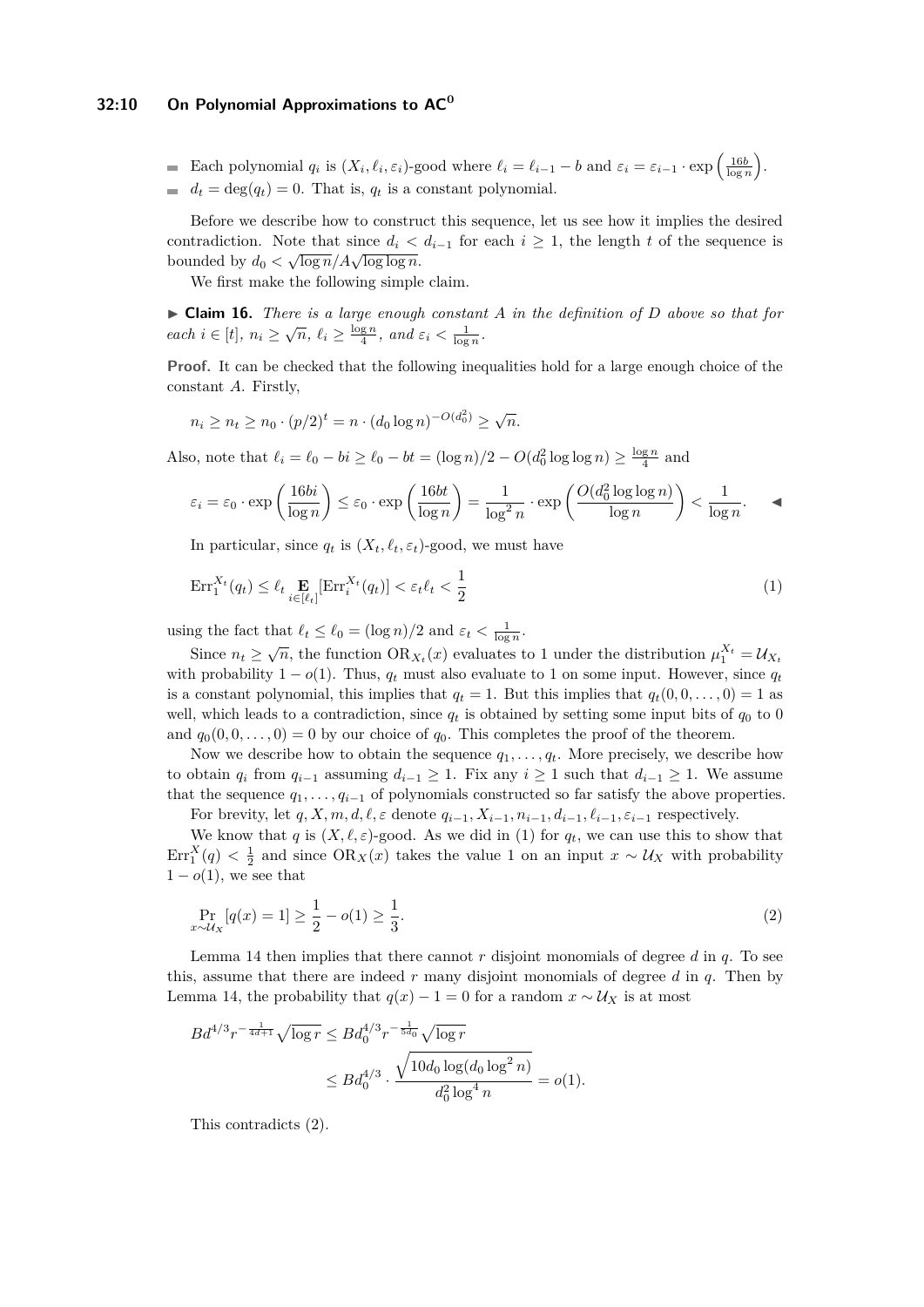Hence, we know that *q* cannot be contain more than *r* many disjoint monomials of degree *d*. Let *S* be any maximal set of disjoint monomials appearing in *q*. Note that by definition, every monomial of degree *d* contains at least one variable from *S* and hence setting all the variables in *S* reduces the degree of the polynomial. The number of variables appearing in *S* is at most  $d|S| \leq dr$ .

We now choose a random restriction  $\rho$  with  $*$ -probability  $p$  as defined above and consider the polynomial  $q|_{\rho}$ . Define the following "bad" events:

- $\in$   $\mathcal{E}_1(\rho)$  is the event that  $|X_{\rho}| \notin [pm/2, 3pm/2]$ .
- $\mathcal{E}_2(\rho)$  is the event that some variable in *S* is not set to 0.
- $\mathcal{E}_3(\rho)$  is the event that  $q|_{\rho}$  is not  $(X_{\rho}, \ell', \varepsilon')$ -good where  $\ell' = \ell b$  and  $\varepsilon' = \varepsilon \cdot \exp\left(\frac{16b}{\log n}\right)$ .

We claim that there is a  $\rho$  so that none of the bad events  $\mathcal{E}_1(\rho), \mathcal{E}_2(\rho)$  or  $\mathcal{E}_3(\rho)$  occur. This will imply that we can take  $q_i = q|_{\rho}, X_i = X_{\rho}, \ell_i = \ell', \epsilon_i = \epsilon'$  and we will be done. So we only need to show that  $\Pr_{\rho}[\mathcal{E}_1(\rho) \vee \mathcal{E}_2(\rho) \vee \mathcal{E}_3(\rho)] < 1$ . This is done as follows.

 $\Pr_{\rho}[\mathcal{E}_1(\rho)]$ : By Claim [16,](#page-9-0) we know that  $m \geq \sqrt{n}$  and hence  $\mathbf{E}_{\rho}[[X_{\rho}]] = pm = m \cdot \frac{1}{n^{o(1)}} \geq$  $n^{1/4}$ . Hence, by a Chernoff bound, the probability that  $|X_{\rho}| \notin [pm/2, 3pm/2]$  is bounded by  $\exp(-\Omega(n^{1/4}))$ .

 $\Pr_{\rho}[\mathcal{E}_2(\rho)]$ : By a union bound over *S*, this probability is bounded by  $p|S| \leq rd_0/r^2 < \frac{1}{\log n}$ .  $\blacksquare$  Pr<sub>ρ</sub>[ $\mathcal{E}_3(\rho)$ ]: By Observation [15,](#page-8-0) we know that for any *i*,

<span id="page-10-0"></span>
$$
\mathbf{E}[\mathrm{Err}_{i}^{X_{\rho}}(q|_{\rho})] = \mathrm{Err}_{i+b}^{X}(q).
$$

Hence,

$$
\mathbf{E}[\mathbf{E}_{\rho}[\mathbf{Err}_{i}^{X_{\rho}}(q_{|\rho})]] = \mathbf{E}_{i \in [\ell']}[\text{Err}_{i+b}^{X}(q)] = \mathbf{E}_{i \in \{b+1,\dots,b+\ell'\}}[\text{Err}_{i}^{X}(q)] = \mathbf{E}_{i \in \{b+1,\dots,\ell\}}[\text{Err}_{i}^{X}(q)].
$$
\n(3)

We can bound the right hand side of the above equation by

$$
\mathop{\mathbf{E}}_{i \in \{b+1,\dots,\ell\}}[\mathrm{Err}_i^X(q)] \le \frac{1}{(1-\frac{b}{\ell})} \mathop{\mathbf{E}}_{i \in [\ell]}[\mathrm{Err}_i^X(q)] \le \frac{\varepsilon}{(1-\frac{b}{\ell})}
$$

where the final inequality follows from the fact that *q* is  $(X, \ell, \varepsilon)$ -good. Further, by Claim [16,](#page-9-0) we know that  $\ell \geq \frac{\log n}{4} \gg b$ , and hence we can bound the above as follows.

$$
\mathop{\mathbf{E}}_{i \in \{b+1,\dots,\ell\}}[\text{Err}_i^X(q)] \le \frac{\varepsilon}{(1-\frac{b}{\ell})} \le \varepsilon \cdot (1+\frac{2b}{\ell}) \le \varepsilon \cdot (1+\frac{8b}{\log n}).
$$

Plugging the above bound into [\(3\),](#page-10-0) we obtain

$$
\mathbf{E}[\mathbf{E}_{\rho}[\text{Err}_{i}^{X_{\rho}}(q|_{\rho})]] \leq \varepsilon \cdot (1 + \frac{8b}{\log n}) \leq \varepsilon \cdot \exp\left(\frac{8b}{\log n}\right).
$$

By Markov's inequality,

$$
\Pr_{\rho}[\mathbf{E}_{i\in[\ell']}\left[\mathrm{Err}_{i}^{X_{\rho}}(q|_{\rho})\right] > \varepsilon \cdot \exp\left(\frac{16b}{\log n}\right)] \le \exp\left(-\frac{8b}{\log n}\right) = 1 - \Omega(\frac{b}{\log n}) \le 1 - \frac{2}{\log n}.
$$

Thus,  $Pr_{\rho}[\mathcal{E}_3(\rho)] \leq 1 - \frac{2}{\log n}$ .

By a union bound, we have

$$
\Pr_{\rho}[\mathcal{E}_1(\rho) \vee \mathcal{E}_2(\rho) \vee \mathcal{E}_3(\rho)] \le \exp(-\Omega(n^{1/4})) + \frac{1}{\log n} + 1 - \frac{2}{\log n} < 1.
$$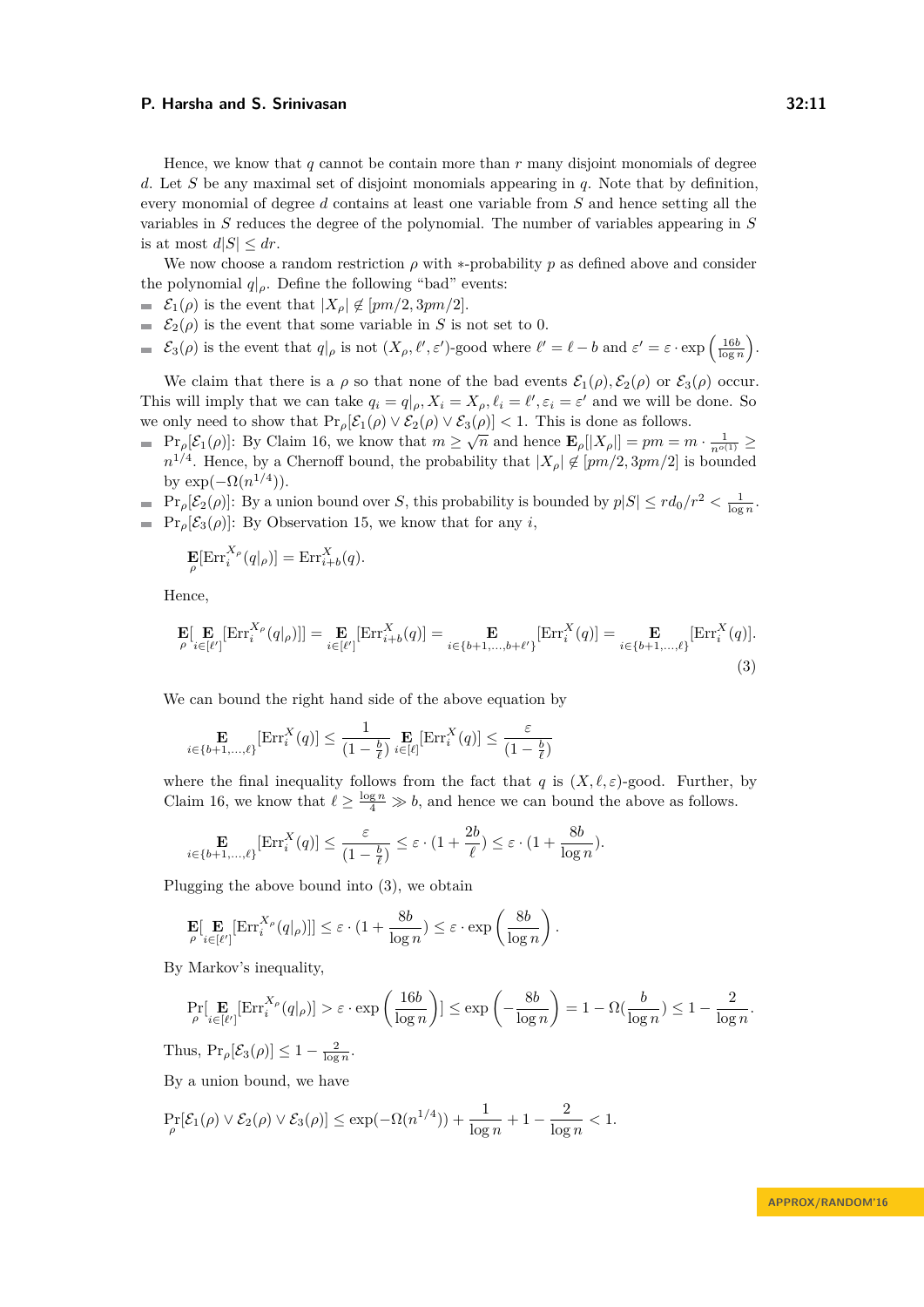# **32:12 On Polynomial Approximations to AC<sup>0</sup>**

**Acknowledgements.** We thank Swagato Sanyal and Madhu Sudan for encouragement and useful discussions which greatly simplified our proofs. We thank Avishay Tal for his generous feedback and comments and also for showing us the improvement in seedlength mentioned in Remark [2.2.](#page-7-0) We also thank Paul Beame and Xin Yang for pointing out that a change in parameters results in a quantitative improvement in the lower bound obtained in Theorem [13.](#page-7-2)

#### **References**

- <span id="page-11-9"></span>**1** Miklós Ajtai and Michael Ben-Or. A theorem on probabilistic constant depth computations. In *Proc.* 16*th ACM Symp. on Theory of Computing (STOC)*, pages 471–474, 1984. [doi:](http://dx.doi.org/10.1145/800057.808715) [10.1145/800057.808715](http://dx.doi.org/10.1145/800057.808715).
- <span id="page-11-0"></span>**2** Richard Beigel, Nick Reingold, and Daniel A. Spielman. The perceptron strikes back. In *Proc.* 6*th IEEE Conf. on Structure in Complexity Theory*, pages 286–291, 1991. [doi:](http://dx.doi.org/10.1109/SCT.1991.160270) [10.1109/SCT.1991.160270](http://dx.doi.org/10.1109/SCT.1991.160270).
- <span id="page-11-2"></span>**3** Mark Braverman. Polylogarithmic independence fools *AC*<sup>0</sup> circuits. *J. ACM*, 57(5), 2010. (Preliminary version in *24th IEEE Conference on Computational Complexity*, 2009). [doi:](http://dx.doi.org/10.1145/1754399.1754401) [10.1145/1754399.1754401](http://dx.doi.org/10.1145/1754399.1754401).
- <span id="page-11-12"></span>**4** Kevin P. Costello, Terence Tao, and Van Vu. Random symmetric matrices are almost surely nonsingular. *Duke Math. J.*, 135(2):395–413, 2006. [arXiv:math/0505156](http://arxiv.org/abs/math/0505156), [doi:](http://dx.doi.org/10.1215/S0012-7094-06-13527-5) [10.1215/S0012-7094-06-13527-5](http://dx.doi.org/10.1215/S0012-7094-06-13527-5).
- <span id="page-11-11"></span>**5** Paul Erdős. On a lemma of Littlewood and Offord. *Bull. Amer. Math. Soc.*, 51(12):898–902, 1945. [doi:10.1090/S0002-9904-1945-08454-7](http://dx.doi.org/10.1090/S0002-9904-1945-08454-7).
- <span id="page-11-1"></span>**6** Johan Håstad. Almost optimal lower bounds for small depth circuits. In Silvio Micali, editor, *Randomness and Computation*, volume 5 of *Advances in Computing Research*, pages 143– 170. JAI Press, Greenwich, Connecticut, 1989. (Preliminary version in *18th STOC* 1986). URL: <http://www.csc.kth.se/~johanh/largesmalldepth.pdf>.
- <span id="page-11-6"></span>**7** Johan Håstad. On the correlation of parity and small-depth circuits. *SIAM J. Comput.*, 43(5):1699–1708, 2014. [doi:10.1137/120897432](http://dx.doi.org/10.1137/120897432).
- <span id="page-11-7"></span>**8** Russell Impagliazzo, William Matthews, and Ramamohan Paturi. A satisfiability algorithm for *AC*<sup>0</sup> . In *Proc.* 23*rd Annual ACM-SIAM Symp. on Discrete Algorithms (SODA)*, pages 961–972, 2012. URL: <http://arxiv.org/abs/1107.3127>.
- <span id="page-11-3"></span>**9** Swastik Kopparty and Srikanth Srinivasan. Certifying polynomials for *AC*<sup>0</sup> (parity) circuits, with applications. In Deepak D'Souza, Telikepalli Kavitha, and Jaikumar Radhakrishnan, editors, *Proc.* 32*nd IARCS Annual Conf. on Foundations of Software Tech. and Theoretical Comp. Science (FSTTCS)*, volume 18 of *LIPIcs*, pages 36–47. Schloss Dagstuhl, 2012. [doi:](http://dx.doi.org/10.4230/LIPIcs.FSTTCS.2012.36) [10.4230/LIPIcs.FSTTCS.2012.36](http://dx.doi.org/10.4230/LIPIcs.FSTTCS.2012.36).
- <span id="page-11-4"></span>**10** Nathan Linial, Yishay Mansour, and Noam Nisan. Constant depth circuits, Fourier transform, and learnability. *J. ACM*, 40(3):607–620, 1993. (Preliminary version in *30th FOCS*, 1989). [doi:10.1145/174130.174138](http://dx.doi.org/10.1145/174130.174138).
- <span id="page-11-10"></span>**11** John Edensor Littlewood and A. Cyril Offord. On the number of real roots of a random algebraic equation. *J. London Math. Soc.*, s1-13(4):288–295, 1938. [doi:10.1112/jlms/](http://dx.doi.org/10.1112/jlms/s1-13.4.288) [s1-13.4.288](http://dx.doi.org/10.1112/jlms/s1-13.4.288).
- <span id="page-11-5"></span>**12** Michael Luby and Boban Velickovic. On deterministic approximation of DNF. *Algorithmica*, 16(4/5):415–433, 1996. (Preliminary version in *23rd STOC*, 1991). [doi:](http://dx.doi.org/10.1007/BF01940873) [10.1007/BF01940873](http://dx.doi.org/10.1007/BF01940873).
- <span id="page-11-8"></span>**13** Raghu Meka, Oanh Nguyen, and Van Vu. Anti-concentration for polynomials of independent random variables. arXiv 1507.00829, 2015. URL: [https://arxiv.org/abs/1507.](https://arxiv.org/abs/1507.00829) [00829](https://arxiv.org/abs/1507.00829).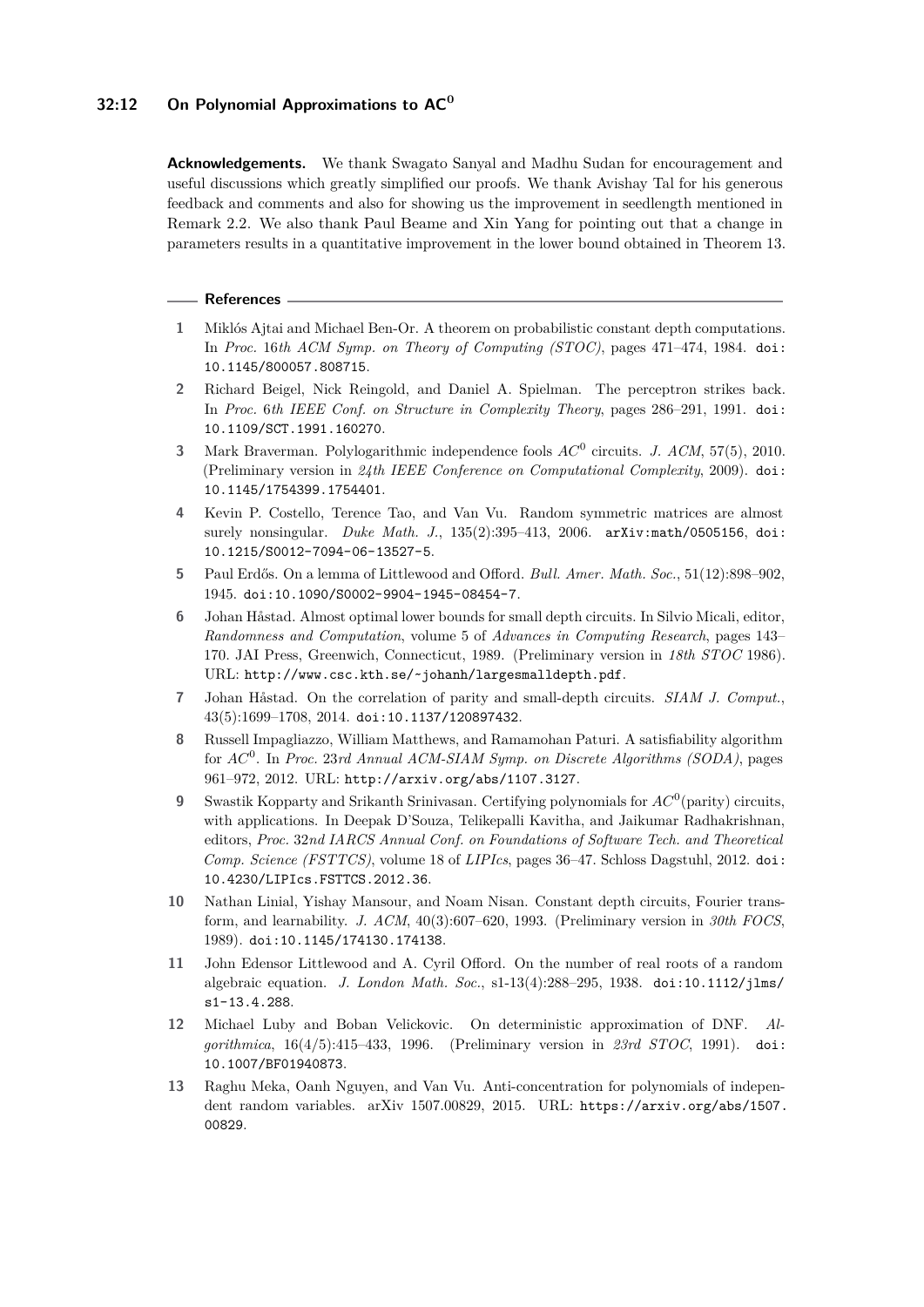- <span id="page-12-7"></span>**14** Noam Nisan and Avi Wigderson. Hardness vs. Randomness. *J. Comput. Syst. Sci.*, 49(2):149–167, October 1994. (Preliminary version in *29th FOCS*, 1988). [doi:10.1016/](http://dx.doi.org/10.1016/S0022-0000(05)80043-1) [S0022-0000\(05\)80043-1](http://dx.doi.org/10.1016/S0022-0000(05)80043-1).
- <span id="page-12-11"></span>**15** Ryan O'Donnell. *Analysis of Boolean Functions*. Cambridge University Press, 2014. URL: <http://analysisofbooleanfunctions.org/>, [doi:10.1017/CBO9781139814782](http://dx.doi.org/10.1017/CBO9781139814782).
- <span id="page-12-4"></span>**16** Igor Carboni Oliveira and Rahul Santhanam. Majority is incompressible by  $AC^0[p]$  circuits. In *Proc.* 30*th Computational Complexity Conf.*, pages 124–157, 2015. [doi:10.4230/LIPIcs.](http://dx.doi.org/10.4230/LIPIcs.CCC.2015.124) [CCC.2015.124](http://dx.doi.org/10.4230/LIPIcs.CCC.2015.124).
- <span id="page-12-0"></span>**17** Alexander A. Razborov. Нжние оценки размера схем ограниченной глубины в полном базисе, содержащем функцию логического сложения (Russian) [Lower bounds on the size of bounded depth circuits over a complete basis with logical addition]. *Mathematicheskie Zametki*, 41(4):598–607, 1987. (English translation in *Mathematical Notes of the Academy of Sciences of the USSR*, 41(4):333–338, 1987). URL: <http://mi.mathnet.ru/eng/mz4883>, [doi:10.1007/BF01137685](http://dx.doi.org/10.1007/BF01137685).
- <span id="page-12-10"></span>**18** Alexander A. Razborov and Emanuele Viola. Real advantage. *ACM T. Comput. Theory*, 5(4):17, 2013. [doi:10.1145/2540089](http://dx.doi.org/10.1145/2540089).
- <span id="page-12-3"></span>**19** Roman Smolensky. Algebraic methods in the theory of lower bounds for boolean circuit complexity. In *Proc.* 19*th ACM Symp. on Theory of Computing (STOC)*, pages 77–82, 1987. [doi:10.1145/28395.28404](http://dx.doi.org/10.1145/28395.28404).
- <span id="page-12-6"></span>**20** Avishay Tal. Tight bounds on the fourier spectrum of *AC*<sup>0</sup> . Technical Report TR14-174, Elect. Colloq. on Comput. Complexity (ECCC), 2014.
- <span id="page-12-2"></span>**21** Jun Tarui. Probablistic polynomials, *AC*<sup>0</sup> functions, and the polynomial-time hierarchy. *Theoret. Comput. Sci.*, 113(1):167–183, 1993. (Preliminary Version in *8th STACS*, 1991). [doi:10.1016/0304-3975\(93\)90214-E](http://dx.doi.org/10.1016/0304-3975(93)90214-E).
- <span id="page-12-1"></span>**22** Seinosuke Toda and Mitsunori Ogiwara. Counting classes are at least as hard as the polynomial-time hierarchy. *SIAM J. Comput.*, 21(2):316–328, 1992. (Preliminary version in *6th Structure in Complexity Theory Conference*, 1991). [doi:10.1137/0221023](http://dx.doi.org/10.1137/0221023).
- <span id="page-12-9"></span>**23** Luca Trevisan and Tongke Xue. A derandomized switching lemma and an improved derandomization of *AC*<sup>0</sup> . In *Proc.* 28*th IEEE Conf. on Computational Complexity*, pages 242–247, 2013. [doi:10.1109/CCC.2013.32](http://dx.doi.org/10.1109/CCC.2013.32).
- <span id="page-12-5"></span>**24** Ryan Williams. New algorithms and lower bounds for circuits with linear threshold gates. In *Proc.* 46*th ACM Symp. on Theory of Computing (STOC)*, pages 194–202, 2014. [arXiv:](http://arxiv.org/abs/1401.2444) [1401.2444](http://arxiv.org/abs/1401.2444), [doi:10.1145/2591796.2591858](http://dx.doi.org/10.1145/2591796.2591858).

# <span id="page-12-8"></span>**A The limitations of the Nisan Wigderson paradigm**

In this section, we show that the general hardness-to-randomness tradeoff of Nisan and Wigderson [\[14\]](#page-12-7) does not yield a PRG with optimal seedlength as a function of *ε given our current knowledge* of circuit lower bounds.

We start by describing the meta-result of Nisan and Wigderson [\[14\]](#page-12-7) that allows us to convert any sufficiently hard-to-compute function for a class of circuits to a PRG for a slightly weaker class of circuits. The result is true in greater generality than we describe here but to keep things concrete, we stick to the setting of  $AC^0(s, d)$ .

We say that a function  $f: \{0,1\}^r \to \{0,1\}$  is  $(s,d,\varepsilon)$ -hard if given any circuit *C* from  $AC^0(s, d)$  of size *s*, we have

$$
\Pr_{x \in \{0,1\}^r}[C(x) = f(x)] \le \frac{1}{2} + \varepsilon.
$$

For non-negative integers  $m, r, \ell, s$ , we say that a family  $\mathcal{F} \subseteq \binom{[m]}{r}$ , we say that  $\mathcal{F}$  is an  $(m, r, \ell, s)$  design if  $|\mathcal{F}| = s$  and for any distinct  $S, T \in \mathcal{F}$ , we have  $|S \cap T| \leq \ell$ .